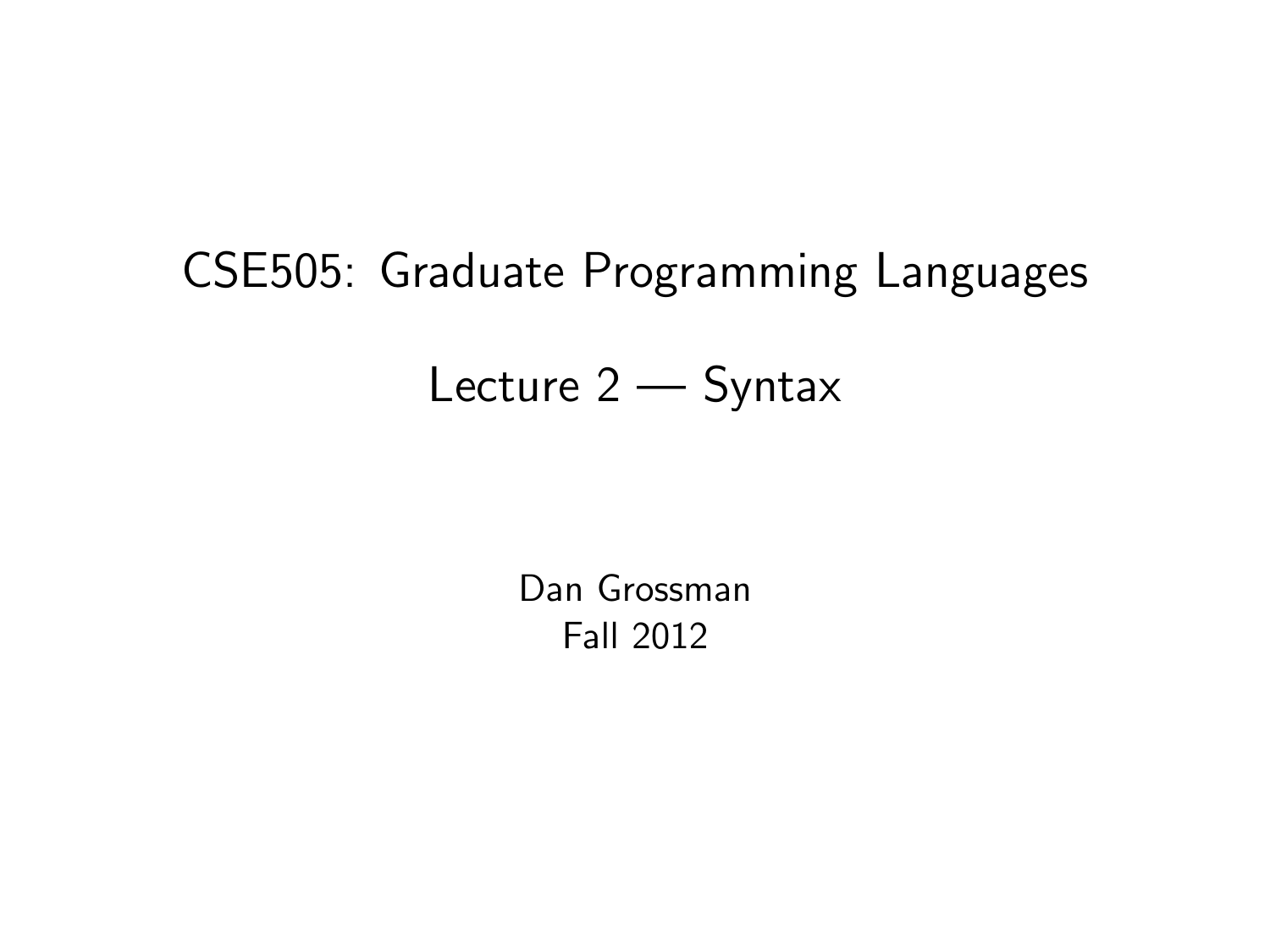#### Finally, some formal PL content

For our first *formal language*, let's leave out functions, objects, records, threads, exceptions, ...

What's left: integers, mutable variables, control-flow

(Abstract) syntax using a common *metalanguage*:

"A program is a statement  $s$ , which is defined as follows"

$$
s ::= skip | x := e | s; s | if e s s | while e s
$$
  
\n
$$
e ::= c | x | e + e | e * e
$$
  
\n
$$
(c \in \{..., -2, -1, 0, 1, 2, ...\})
$$
  
\n
$$
(x \in \{x_1, x_2, ..., y_1, y_2, ..., z_1, z_2, ..., ... \})
$$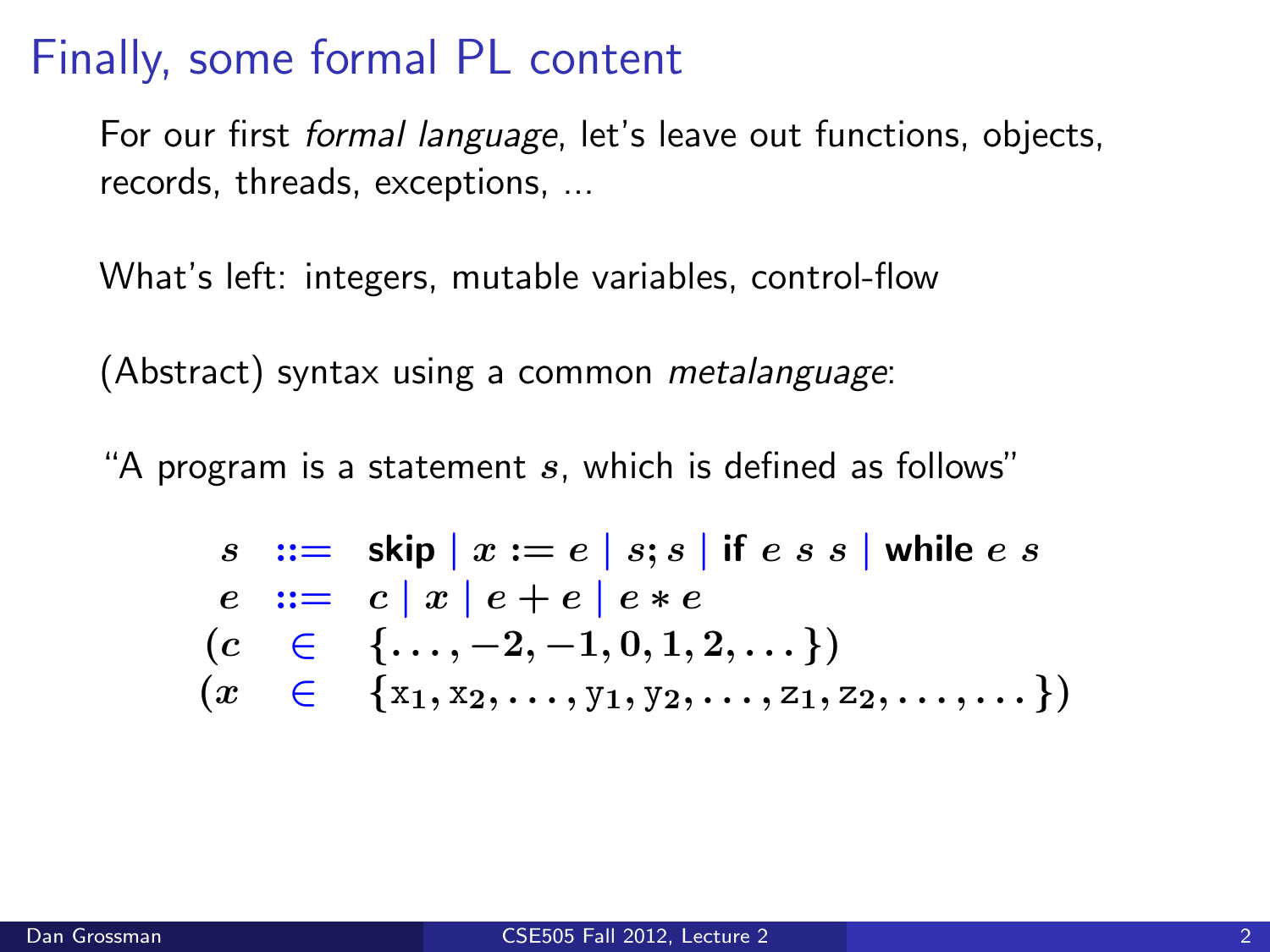# Syntax Definition

 $s \equiv \text{skip} | x := e | s; s |$  if  $e s s |$  while  $e s$  $e := c |x| e + e |e * e$  $(c \in \{\ldots, -2, -1, 0, 1, 2, \ldots\})$  $(x \in \{x_1, x_2, \ldots, y_1, y_2, \ldots, z_1, z_2, \ldots, \ldots\})$ 

- $\triangleright$  Blue is metanotation:  $::=$  for "can be a" and I for "or"
- $\triangleright$  Metavariables represent "anything in the syntax class"
- $\triangleright$  By abstract syntax, we mean that this defines a set of trees
	- $\triangleright$  Node has some label for "which alternative"
	- $\triangleright$  Children are more abstract syntax (subtrees) from the appropriate syntax class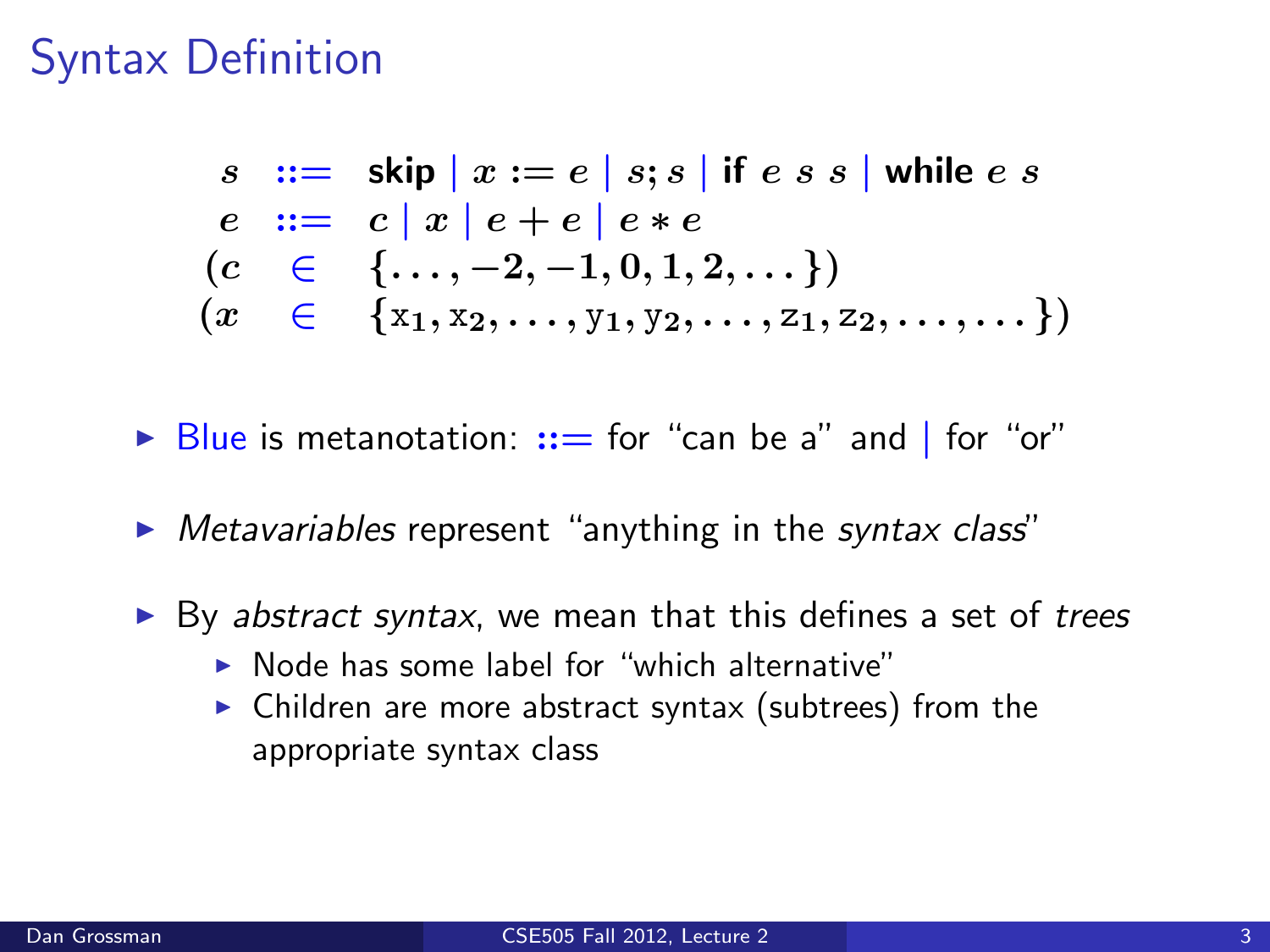**Examples** 

 $s := \sin |x := e |s; s |$  if  $e s s |$  while  $e s$  $e := c |x| e + e |e * e$ 

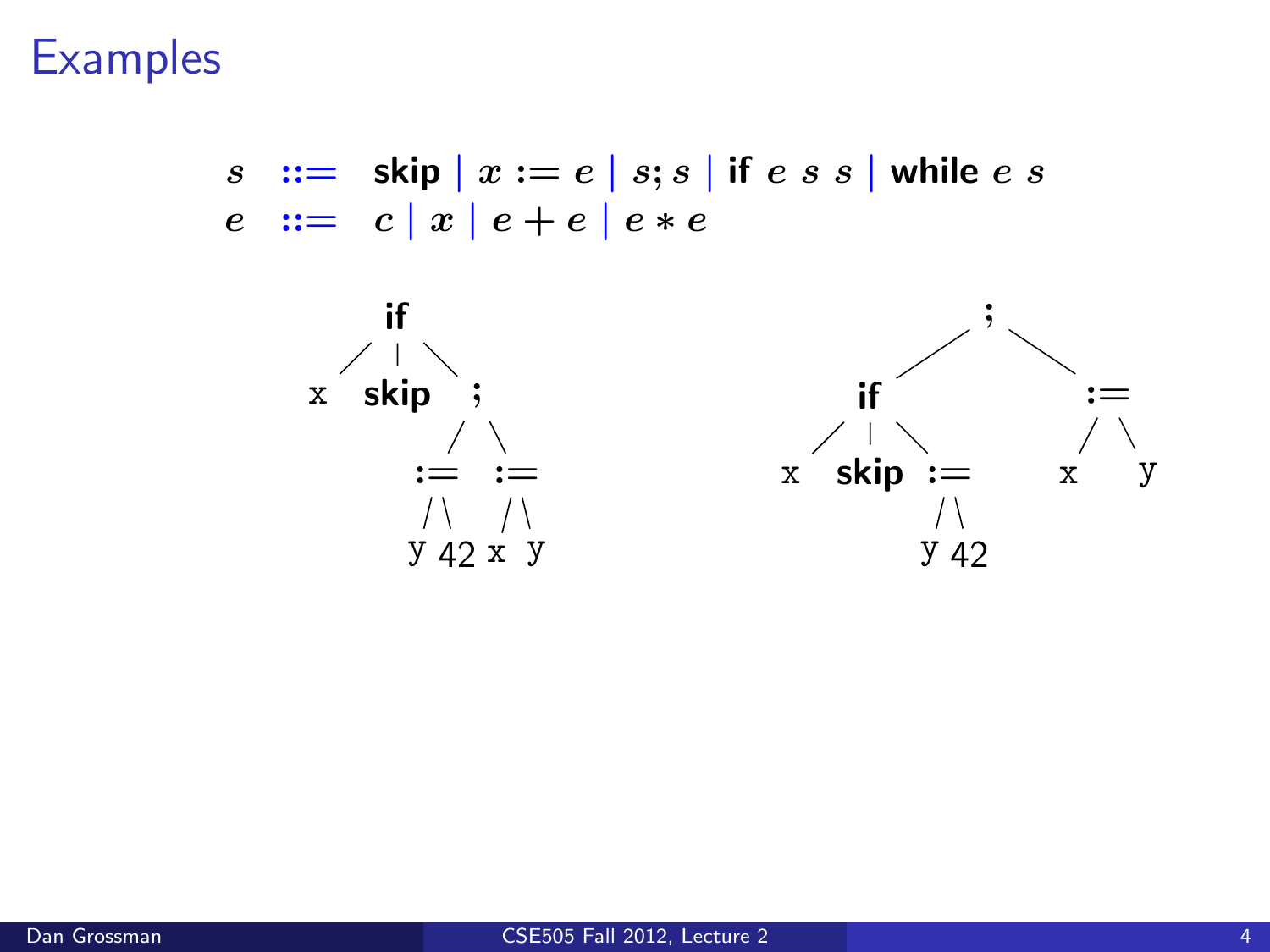# Comparison to ML



| Add of exp \* exp | Mult of exp \* exp type stmt = Skip | Assign of string \* exp | Seq of stmt \* stmt | If of exp \* stmt \* stmt | While of exp \* stmt

If(Var("x"),Skip,Seq(Assign("y",Const 42),Assign("x",Var "y"))) Seq(If(Var("x"),Skip,Assign("y",Const 42)),Assign("x",Var "y"))

Very similar to trees built with ML datatypes

- $\blacktriangleright$  ML needs "extra nodes" for, e.g., "e can be a  $c$ "
- $\triangleright$  Also pretending ML's int is an integer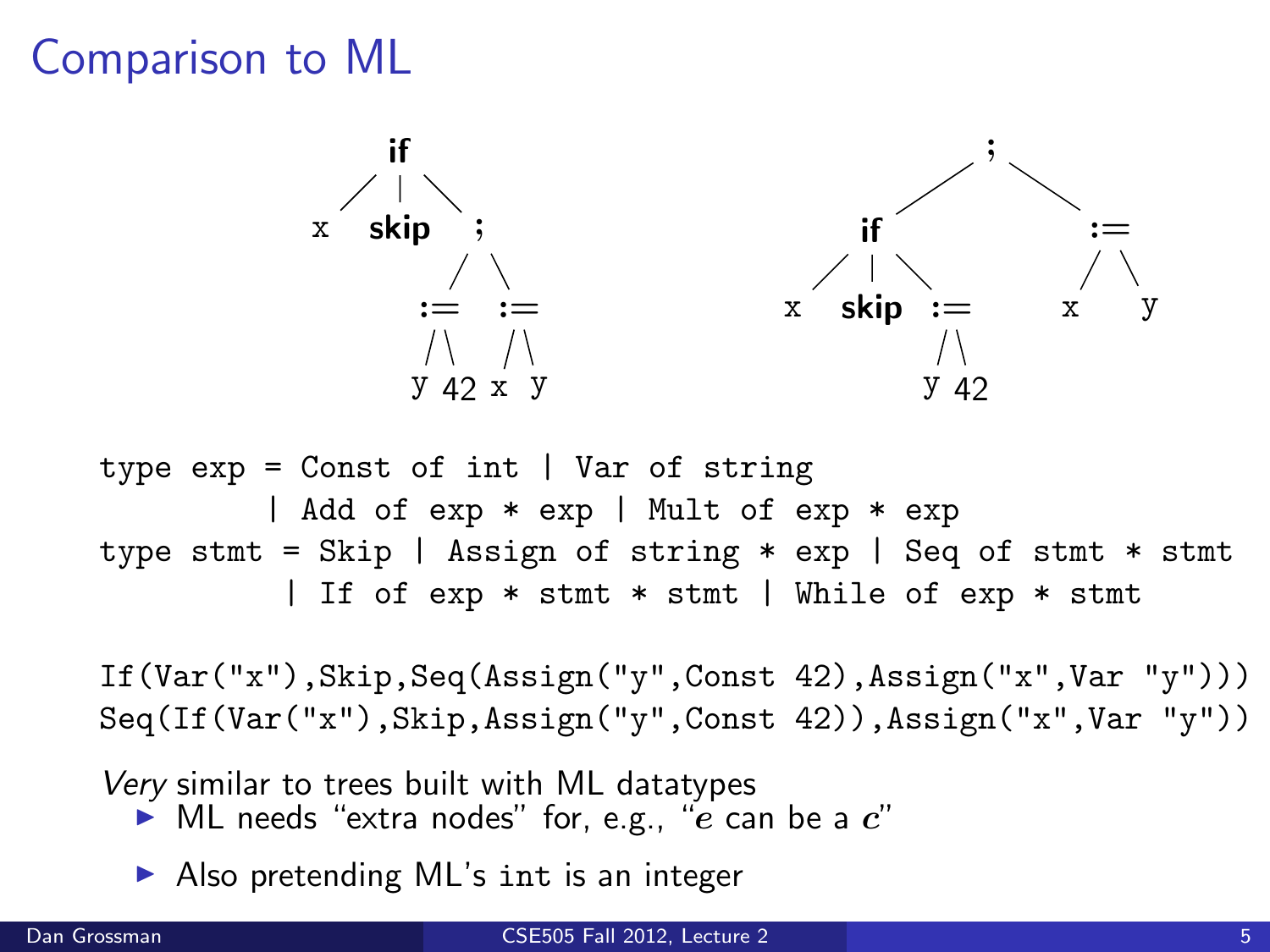#### Comparison to strings



We are used to writing programs in *concrete syntax*, *i.e.*, strings

That can be *ambiguous*: if x skip  $y := 42$ ;  $x := y$ 

Since writing strings is such a convenient way to represent trees, we allow ourselves parentheses (or defaults) for disambiguation  $\triangleright$  Trees are our "truth" with strings as a "convenient notation" if x skip  $(y := 42; x := y)$  versus (if x skip  $y := 42$ );  $x := y$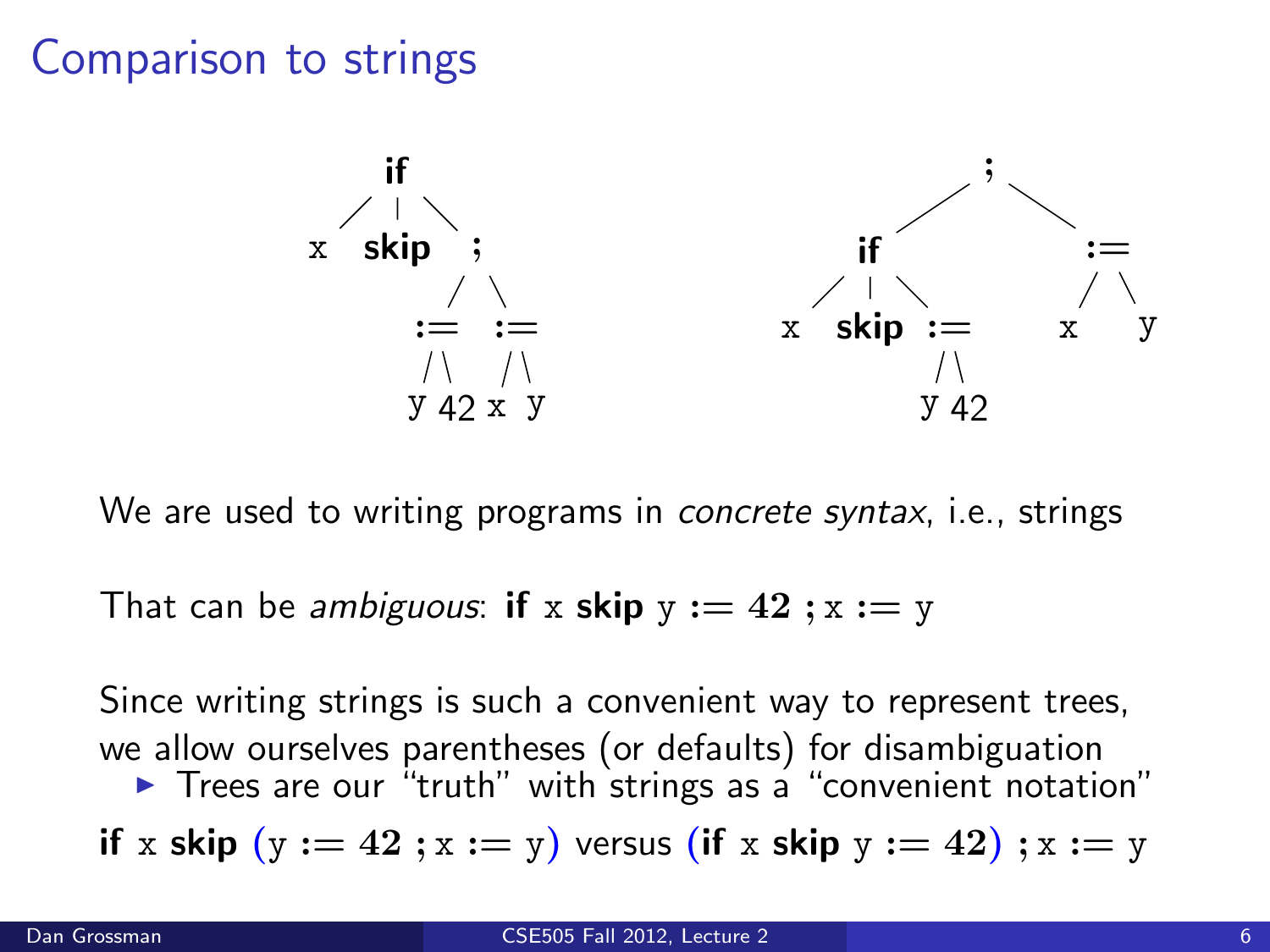#### Last word on concrete syntax

Converting a string into a tree is parsing

Creating concrete syntax such that parsing is unambiguous is one challenge of grammar design

- $\triangleright$  Always trivial if you require enough parentheses or keywords
	- ▶ Extreme case: LISP, 1960s; Scheme, 1970s
	- $\blacktriangleright$  Extreme case: XML, 1990s
- $\triangleright$  Very well studied in 1970s and 1980s, now typically the least interesting part of a compilers course

For the rest of this course, we start with abstract syntax

 $\triangleright$  Using strings only as a convenient shorthand and asking if it's ever unclear what tree we mean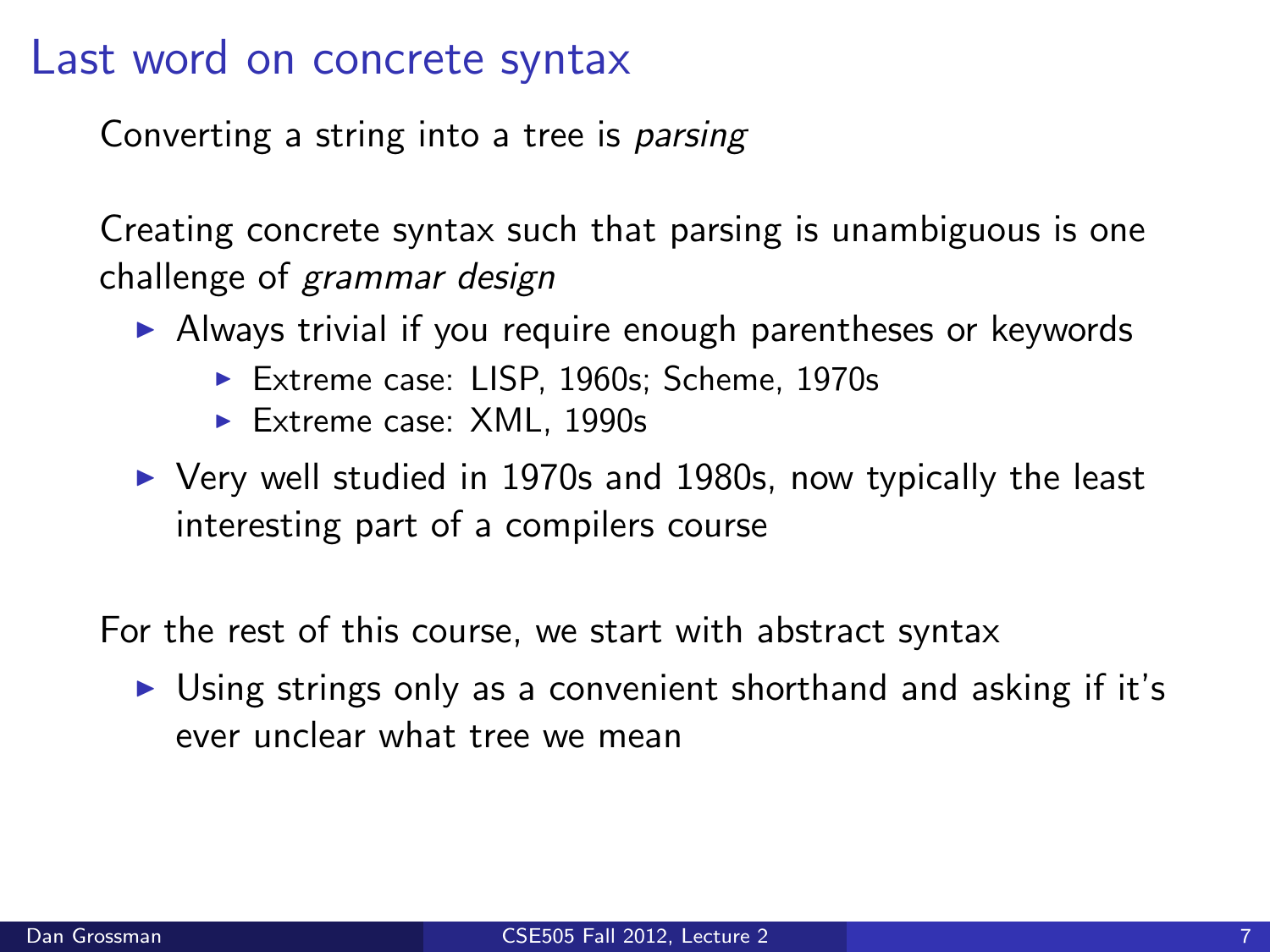# Inductive definition

s ::= skip | x := e | s; s | if e s s | while e s  $e := c |x| e + e |e * e$ 

This grammar is a finite description of an infinite set of trees

The apparent self-reference is not a problem, provided the definition uses well-founded induction

 $\blacktriangleright$  Just like an always-terminating recursive function uses self-reference but is not a circular definition!

Can give precise meaning to our metanotation & avoid circularity:

- $\blacktriangleright$  Let  $E_0 = \emptyset$
- ► For  $i > 0$ , let  $E_i$  be  $E_{i-1}$  union "expressions of the form c,  $x, e_1 + e_2$ , or  $e_1 * e_2$  where  $e_1, e_2 \in E_{i-1}$ "

Let 
$$
E = \bigcup_{i \geq 0} E_i
$$

The set  $E$  is what we mean by our compact metanotation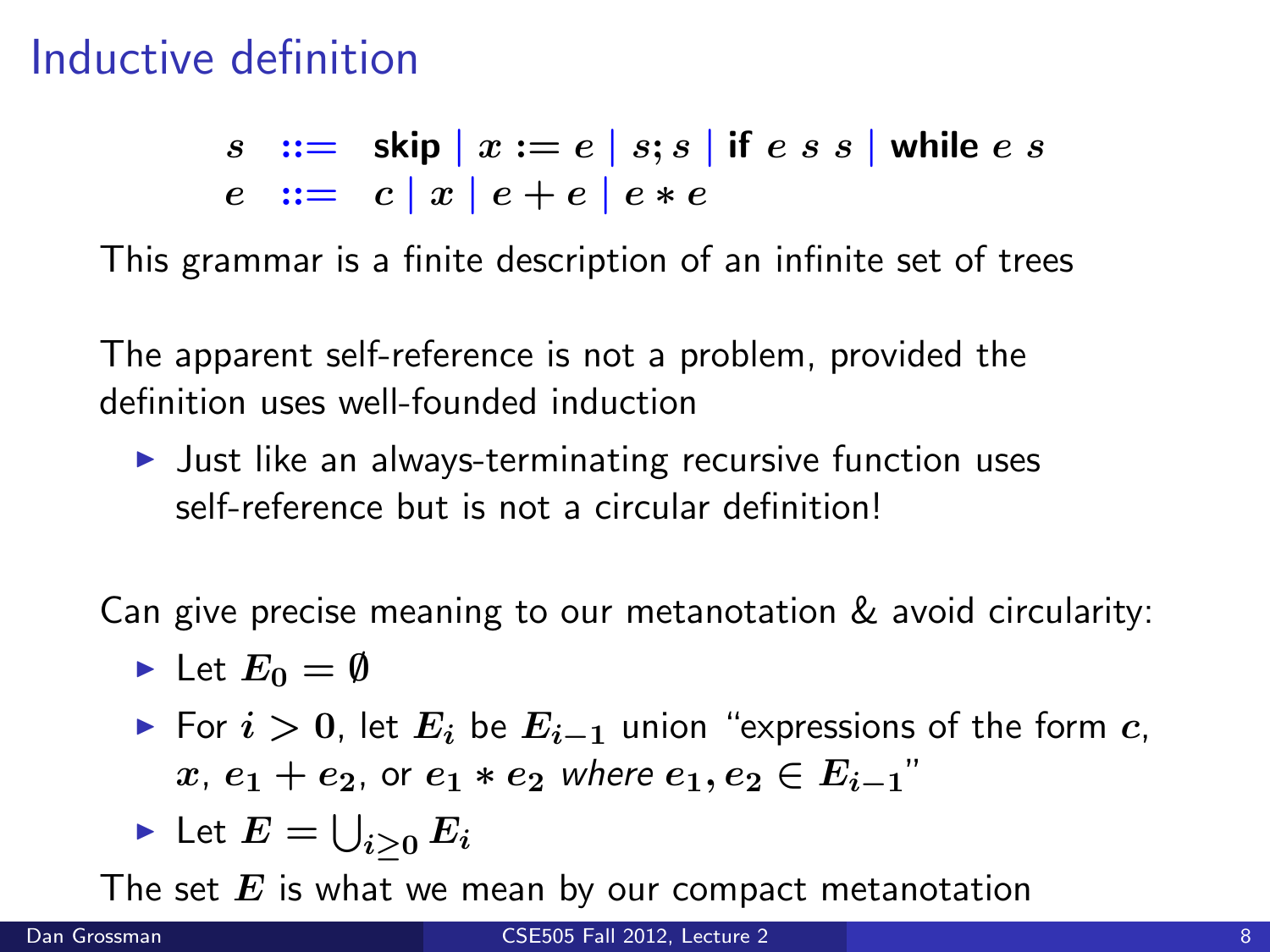# Inductive definition

 $s \nightharpoonup := \nightharpoonup$  skip  $x := e \mid s; s \mid$  if  $e \mid s \mid s \mid$  while  $e \mid s \mid s \mid s \mid$  $e := c |x| e + e |e * e$ 

$$
\blacktriangleright \ \mathsf{Let} \ E_0 = \emptyset.
$$

► For  $i > 0$ , let  $E_i$  be  $E_{i-1}$  union "expressions of the form c,  $x, e_1 + e_2$ , or  $e_1 * e_2$  where  $e_1, e_2 \in E_{i-1}$ ".

Let 
$$
E = \bigcup_{i \geq 0} E_i
$$
.

The set  $E$  is what we mean by our compact metanotation

To get it: What set is  $E_1$ ?  $E_2$ ? Could explain statements the same way: What is  $S_1$ ?  $S_2$ ?  $S$ ?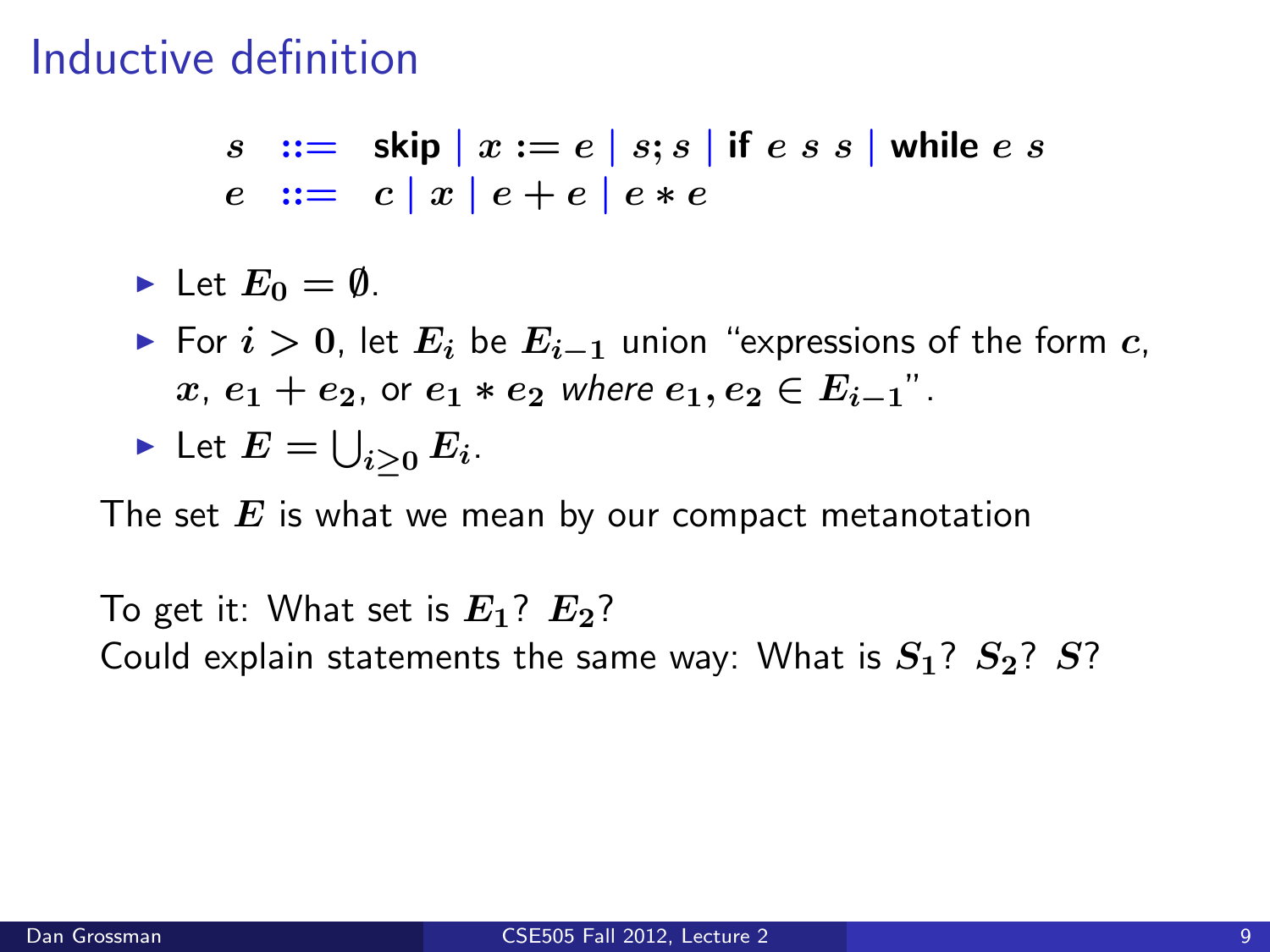# Proving Obvious Stuff

All we have is syntax (sets of abstract-syntax trees), but let's get the idea of proving things carefully...

Theorem 1: There exist expressions with three constants.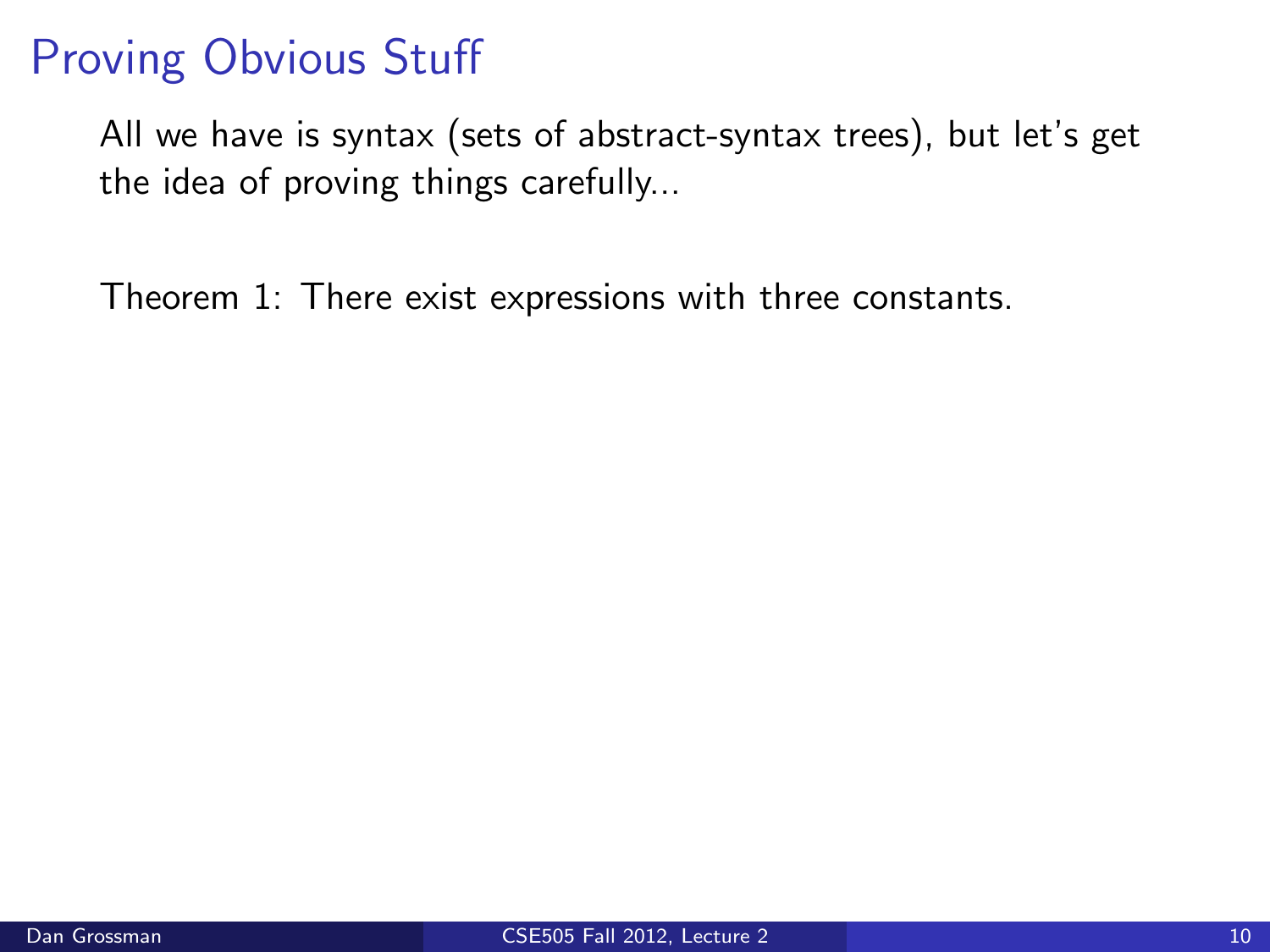# Our First Theorem

There exist expressions with three constants.

Pedantic Proof: Consider  $e = 1 + (2 + 3)$ . Showing  $e \in E_3$ suffices because  $E_3 \subseteq E$ . Showing  $2 + 3 \in E_2$  and  $1 \in E_2$ suffices...

PL-style proof: Consider  $e = 1 + (2 + 3)$  and definition of E.

Theorem 2: All expressions have at least one constant or variable.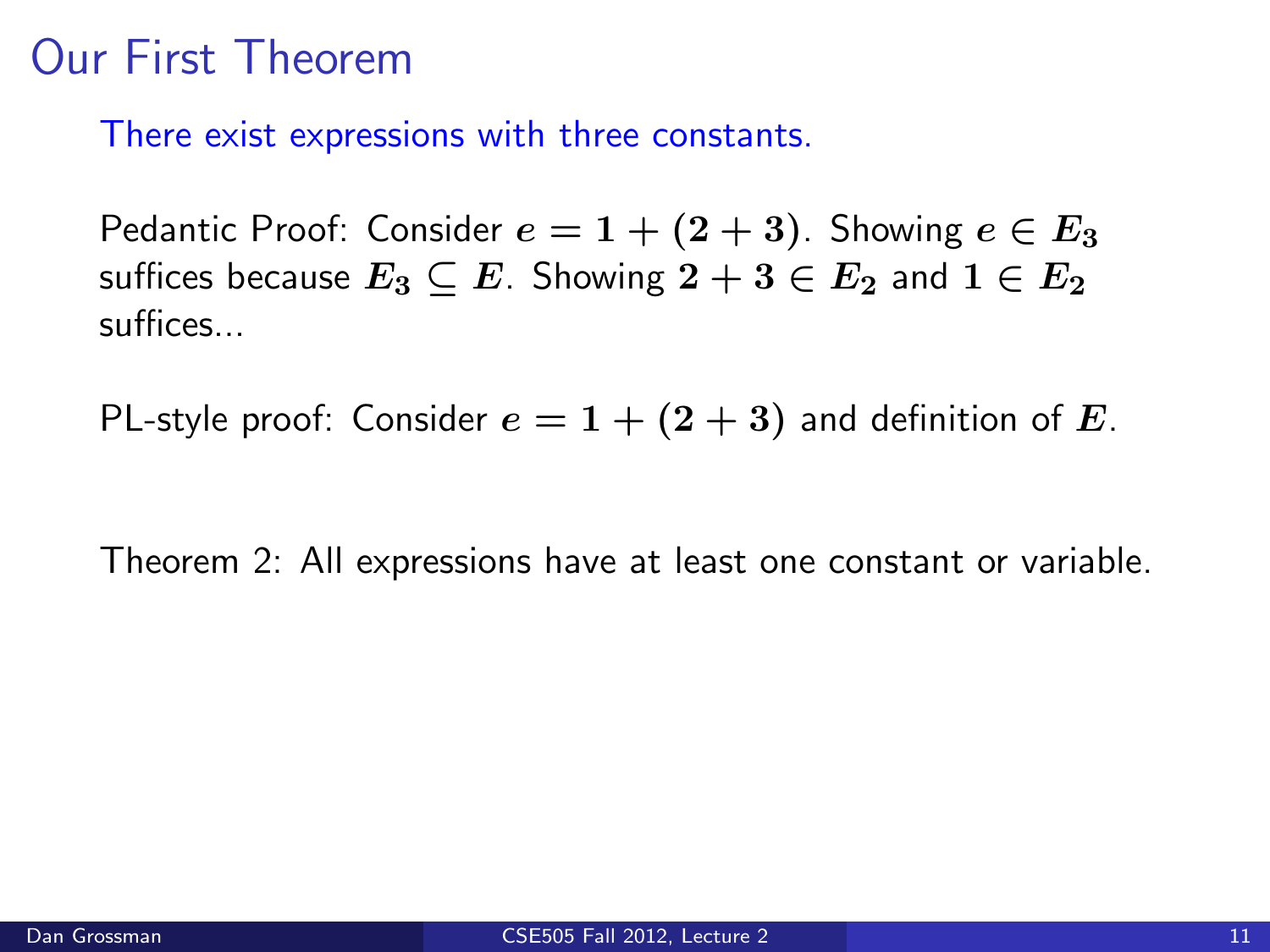#### Our Second Theorem

All expressions have at least one constant or variable.

Pedantic proof: By induction on i, for all  $e \in E_i$ , e has  $\geq 1$ constant or variable.

- Base:  $i = 0$  implies  $E_i = \emptyset$
- Inductive:  $i > 0$ . Consider arbitrary  $e \in E_i$  by cases:
	- $e \in E_{i-1}$ ...
	- $\blacktriangleright$  e = c ...
	- $\blacktriangleright$   $e = x$  .
	- $e = e_1 + e_2$  where  $e_1, e_2 \in E_{i-1}$ ...
	- $e = e_1 * e_2$  where  $e_1, e_2 \in E_{i-1}$ ...